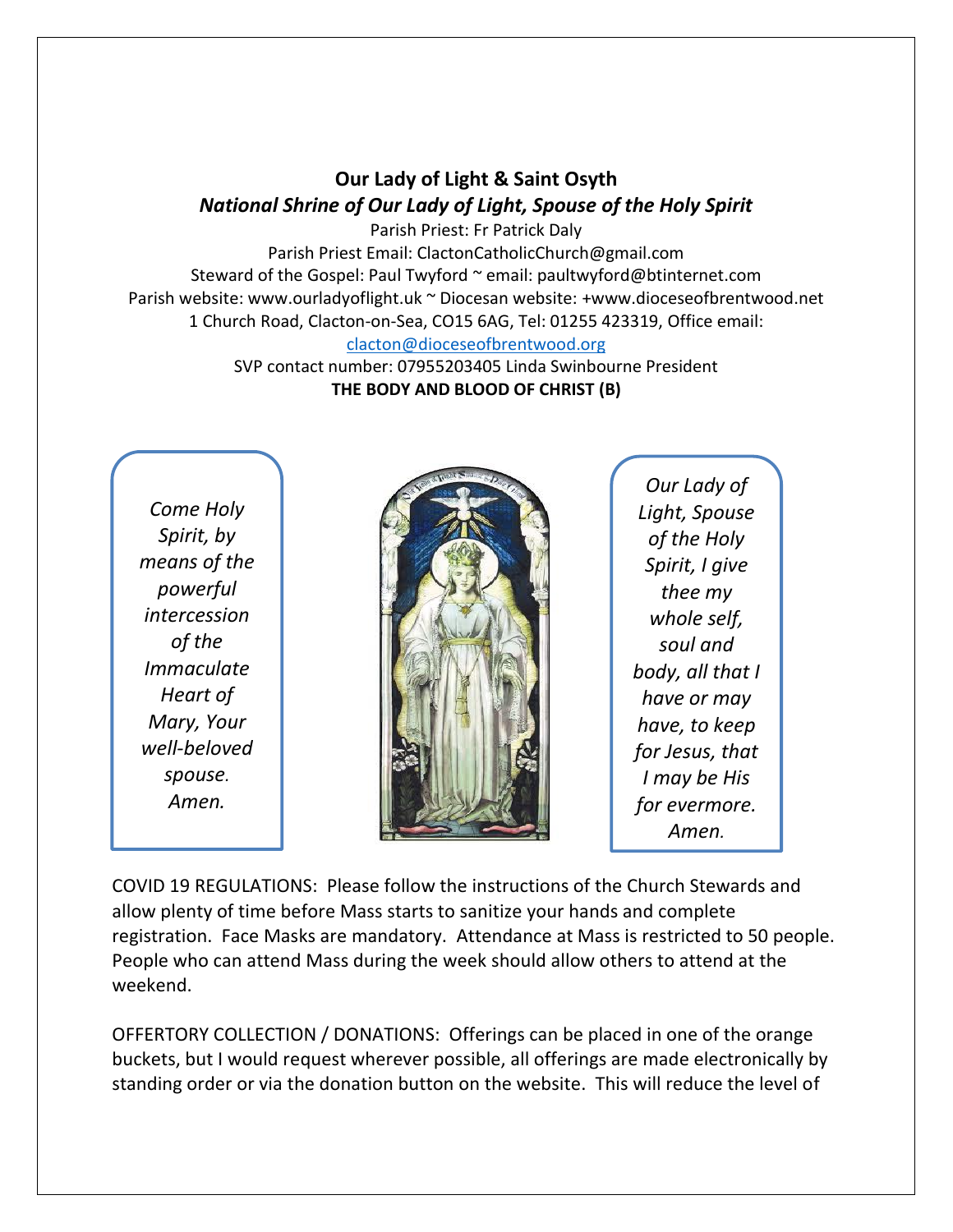risk to our collection counters and those who will need to visit the bank. The bank details are: **Bank Title: Catholic Church Clacton-on-Sea, Sort Code 401322, Account Number: 41020463.** Members of the gift-aid scheme should quote their name and gift aid number in the Reference. Funds received last week:

Electronic Offerings £398.00 of which £305.00 was gift aided.

Collection Offerings £357.16 of which £125.00 was gift aided.

Thank you for your generosity, for Gift Aiding your offerings, and for your support of the parish. Fr Patrick.

## MARK 14:12-16, 22-26

Today we celebrate the Solemnity of the Body and Blood of Christ or Corpus Christi. We celebrate the Holy Eucharist: The Body and Blood of Our Lord Jesus Christ made present in the Holy Mass and reserved in our church tabernacle. Vatican II declared that the Eucharist is "the source and summit of the Christian life".

In the Gospel from Mark, Jesus instructed His disciples to make the necessary preparations to celebrate the Feast of Passover. On the eve of Passover, the Paschal Lamb was slaughtered in the Temple. The blood of the lamb was collected in gold or silver cups and sprinkled on the altar. The Jewish people celebrate the Feast of Passover in celebration of their release from slavery and death in Egypt. Jesus is the new Paschal Lamb, who was sacrificed on the Cross at Calvary. His blood was sprinkled on the earth for the forgiveness of sins and the release from death for all humanity. At the Passover meal, Jesus 'took some bread, and when He had said the blessing, He broke it and gave it to them. "Take it", He said "this is my body". Then He took a cup, and when He had returned thanks He gave it to them, and all drank from it, and He said to them, "This is my blood, the blood of the covenant, which is to be poured out for many".

The actions and words of Jesus expressed at this Passover meal, communicate the establishment of the New Covenant. The New Covenant is the sacrifice of Himself through the offering of His body and blood in anticipation of His passion and death. At the Holy Mass, during the Eucharistic Prayer, the Passion of Our Lord Jesus Christ is made present. The sacrifice of Our Lord Jesus Christ is not repeated but made present to us. All the barriers of time and space are lifted during the Mass. The Council of Trent states: 'under the consecrated form of bread and wine Christ Himself, living and glorious, is present in a true, real and substantial manner: His body and Blood with His soul and His divinity. The sacrifice of Christ on the Cross and the sacrifice of the Eucharist are one single sacrifice. The Mass makes present the sacrifice of the Cross. Saint Pope John Paul II said that the Eucharist, as Christ's saving presence in the community of the faithful and its spiritual food, is the most precious possession which the Church can have in her journey through history. The Church draws her life from the Eucharist and is born of the Paschal Mystery.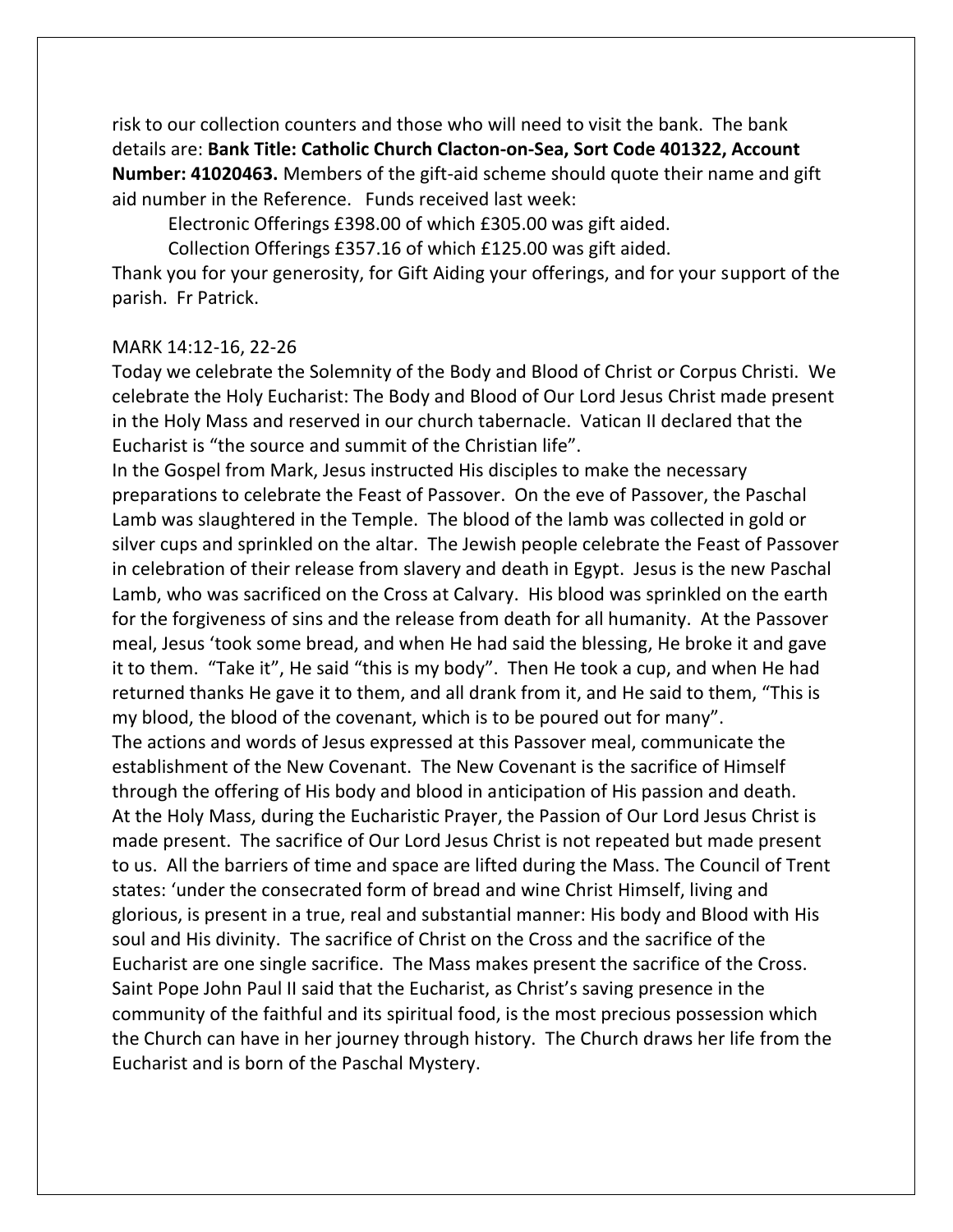We can say not only that each of us receives Christ in Holy Communion, but also that Christ receives each of us. He feeds and nourishes us in Holy Communion. Each time we receive Holy Communion, we are changed by Christ. We are drawn nearer to Christ and enter a deeper friendship with Him. Christ incrementally transforms us into the people that God wishes us to be in this life and for all eternity. Saint Pope John Paul II also said that 'those who feed on Christ in the Eucharist need not wait until the hereafter to receive eternal life: they already possess it on earth, as the first-fruits of heaven'. Therefore, it is so important to come to Mass in person.

SECOND COLLECTION: There will be a second collection for the Sick Clergy of the Diocese at all Masses. You can put the money in one of the black buckets, pay on the Donation Button on the website, or pay directly on-line quoting 'sick clergy'.

DISABILITY ABORTION UP TO BIRTH NI: Please support the community in Northern Ireland by visiting [www.righttolife.org.uk/NIdisabilityConsultation](http://www.righttolife.org.uk/NIdisabilityConsultation) to record your comments.

| Saturday 5 <sup>th</sup> June. | 9.30 am.                | <b>MASS: Mary Hawkins RIP</b>   |
|--------------------------------|-------------------------|---------------------------------|
| Memorial of St Boniface, Bp.   |                         | Tim.                            |
| Saturday 5 <sup>th</sup> June. | 11.00 am to 12.00 am.   | <b>SACRAMENT OF</b>             |
|                                |                         | <b>RECONCILIATION:</b>          |
|                                |                         | Confessions will be heard in    |
|                                |                         | the Sacristy. Please tell the   |
|                                |                         | Steward that you wish to go     |
|                                |                         | to confession.                  |
| Saturday 5 <sup>th</sup> June. | 11.00 am to 1.00 pm.    | Church is open for private      |
|                                |                         | prayer with Exposition of the   |
|                                |                         | <b>Blessed Sacrament.</b>       |
| Saturday 5 <sup>th</sup> June. | 6.00 pm.                | MASS: Michael & Valerie         |
| Vigil of The Solemnity of The  |                         | France Intentions.              |
| Body and Blood of Christ. (B)  |                         | Catherine.                      |
| Sunday 6 <sup>th</sup> June.   | 8.30 am.                | <b>MASS: Tina Killen RIP</b>    |
| The Solemnity of The Body      |                         | Laura & Peter.                  |
| and Blood of Christ. (B)       |                         |                                 |
| Sunday 6 <sup>th</sup> June.   | 10.30 am.               | <b>MASS: Annie Monteiro RIP</b> |
|                                | <b>FAMILY MASS</b>      | Tara.                           |
|                                | Please note that this   |                                 |
|                                | Mass is exclusively for |                                 |

## **THE FOLLOWING MASSES WILL BE OPEN TO A MAXIMUM OF 50 PEOPLE IN THE CHURCH.**